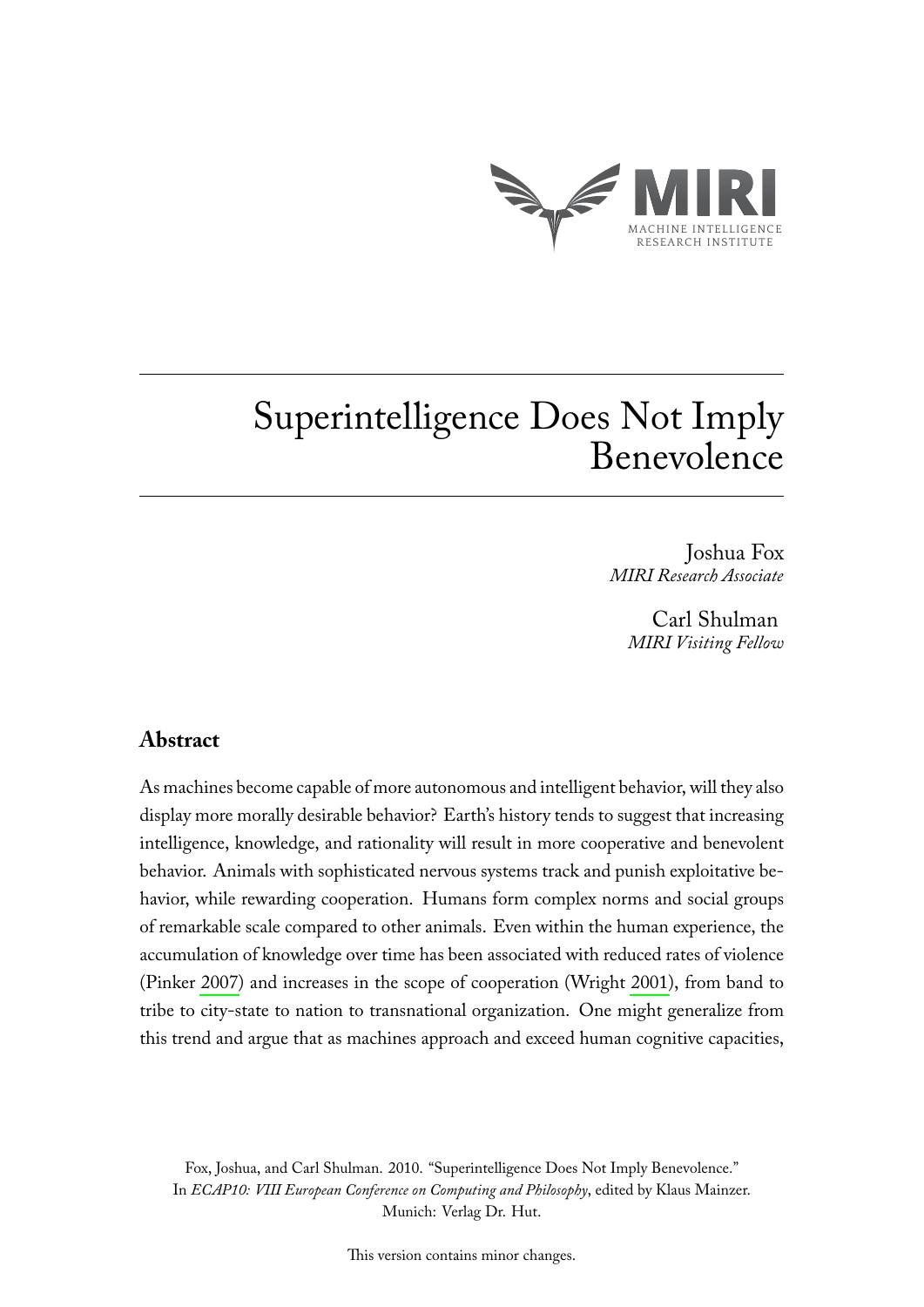moral behavior will improve in tandem. We argue that this picture neglects a critical distinction between two conceptions of morality, and a related distinction between routes from increased intelligence to more moral behavior.

One conception frames morality as a system for cooperation between entities with diverse aims and the ability to affect one another's pursuit of those aims. Practices such as reciprocal altruism (Trivers [1971\)](#page-6-2), help partners increase their respective reproductive fitnesses. In the cooperative conception, the reason to perform moral behaviors, or to dispose oneself to do so (Gauthier [1986\)](#page-6-3), is to advance one's own ends. Another, axiological, conception holds that morality demands revision of our ultimate ends. This conception is especially important for treatment of the helpless, e.g., nonhuman animals. Cooperative moral theories, e.g., Gauthier [\(1986\)](#page-6-3), often can only derive moral status for the helpless from cooperation with altruistic powerful agents.

We can then evaluate alternative paths from intelligence to moral behavior. First, machines with greater instrumental rationality could better devise and implement cooperative practices. Thus Hall [\(2007\)](#page-6-4) argues that intelligent machines will out-cooperate humans, at least with powerful peers. Second, on a Kantian view of morality, one might think that as intelligent machines expanded their knowledge and capacities, they would be directly motivated to revise their preferences to be more moral (Chalmers [2010\)](#page-6-5).

We consider a particular counterexample to the Kantian view. Using a definition of intelligence as ability to achieve goals in a wide range of environments (Legg [2008\)](#page-6-6), we discuss the AIXI formalism, which combines Solomonoff induction with Bayesian decision theory to optimize for unknown reward functions (Hutter [2005\)](#page-6-7). AIXI, although physically unrealizable, is a compactly specified superintelligence, provably optimal in maximizing towards arbitrary goals, but has "no room" for the Kantian revision. Instead, it would preserve arbitrary values in most situations (Omohundro [2008\)](#page-6-8).

Thus we have reason to think that diverse intelligent machines would convergently display a "drive" to cooperation with sufficiently powerful partners for instrumental reasons, even if this was not specifically engineered. Yet we have reason for pessimism about the ultimate ends of intelligent machines not carefully engineered to be altruistic, and so should work to avoid situations in which such systems are very powerful relative to humanity (Yudkowsky [2008\)](#page-6-9).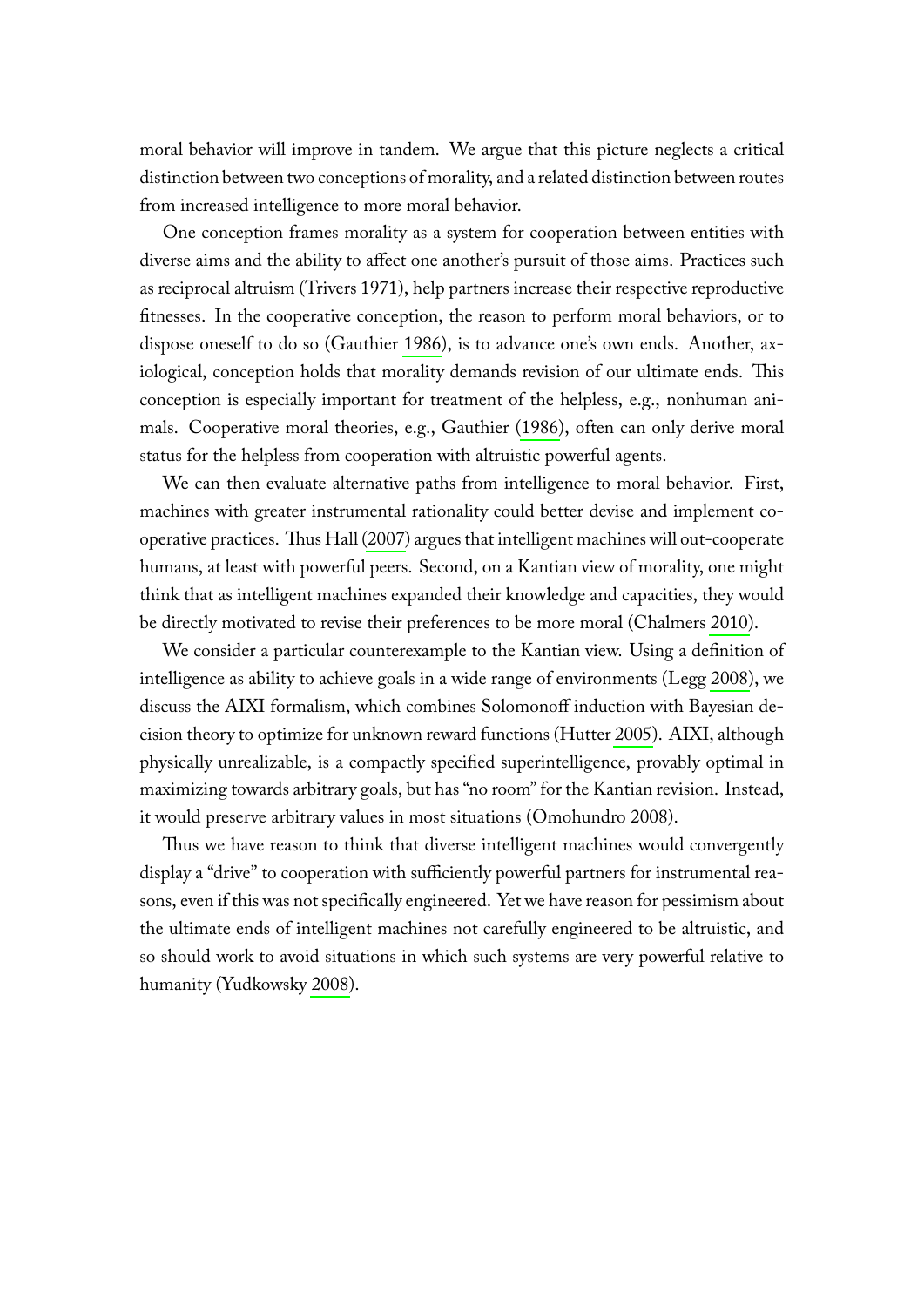### **Extended Abstract**

If machines become more intelligent than humans, does it follow that their intelligence will lead them toward beneficial behavior toward humans even without specific efforts to design moral machines?

Earth's history suggests that increasing intelligence, knowledge, and rationality result in an increase in cooperative behavior. Animals with sophisticated nervous systems frequently track and punish exploitative behavior, while rewarding mutual aid (Trivers [1971\)](#page-6-2). Over human history, the accumulation of cultural knowledge has been associated with increases in the scope of cooperation from band to tribe to city-state to nation and beyond (Wright [2001\)](#page-6-1), with reduction in rates of violence (Pinker [2007\)](#page-6-0). Peter Singer [\(1981\)](#page-6-10) interprets these trends as an "expanding circle" of moral concern, in which previously disdained groups are recognized as morally important; he projects continued expansion of moral concern, including benevolence towards relatively powerless entities such as nonhuman animals.

To evaluate the analogy between the expansion of cooperation to date and the behavior of possible artificial intelligences, we distinguish three ways in which increased intelligence might prompt behavior favorable to humans. First, intelligence might help the AI notice instrumental benefits to benevolent behavior. Second, intelligence might help the AI notice instrumental benefits to enduring benevolent dispositions, e.g., because of imperfect deception. Third, intelligent reflection might cause the AI to intrinsically desire human welfare, independently of instrumental concerns. We argue that while all three factors played roles in human moral progress, the applicability of the first two to future machine intelligences depends on some key empirical variables, and the third is unlikely without particular design effort and preconditions.

The first class, direct instrumental motivations, is a mainstay of everyday human morality in modern societies. Even sociopaths will typically purchase the necessities of life rather than attempting to seize them by force, in light of the costs of being caught. Likewise, so long as institutions are capable of monitoring AI behavior and administering rewards and punishments (including incapacitation), diverse decision processes would produce an instrumental tendency toward compliance analogous to Omohundro's "AI drives" (Omohundro [2008\)](#page-6-8). Increased intelligence could enable improved reputation tracking, surveillance technology, and similar enforcement mechanisms (Hall [2007\)](#page-6-4). Insofar as humanity, or machines directly concerned for human welfare, controls sufficiently stable and powerful institutions (relative to AI capability), intelligence may lead to human benevolence regardless of AIs' values.

Unfortunately, monitoring and policing techniques are imperfect: in many cases it is prohibitively costly to maintain continuous incentives rather than trusting individuals.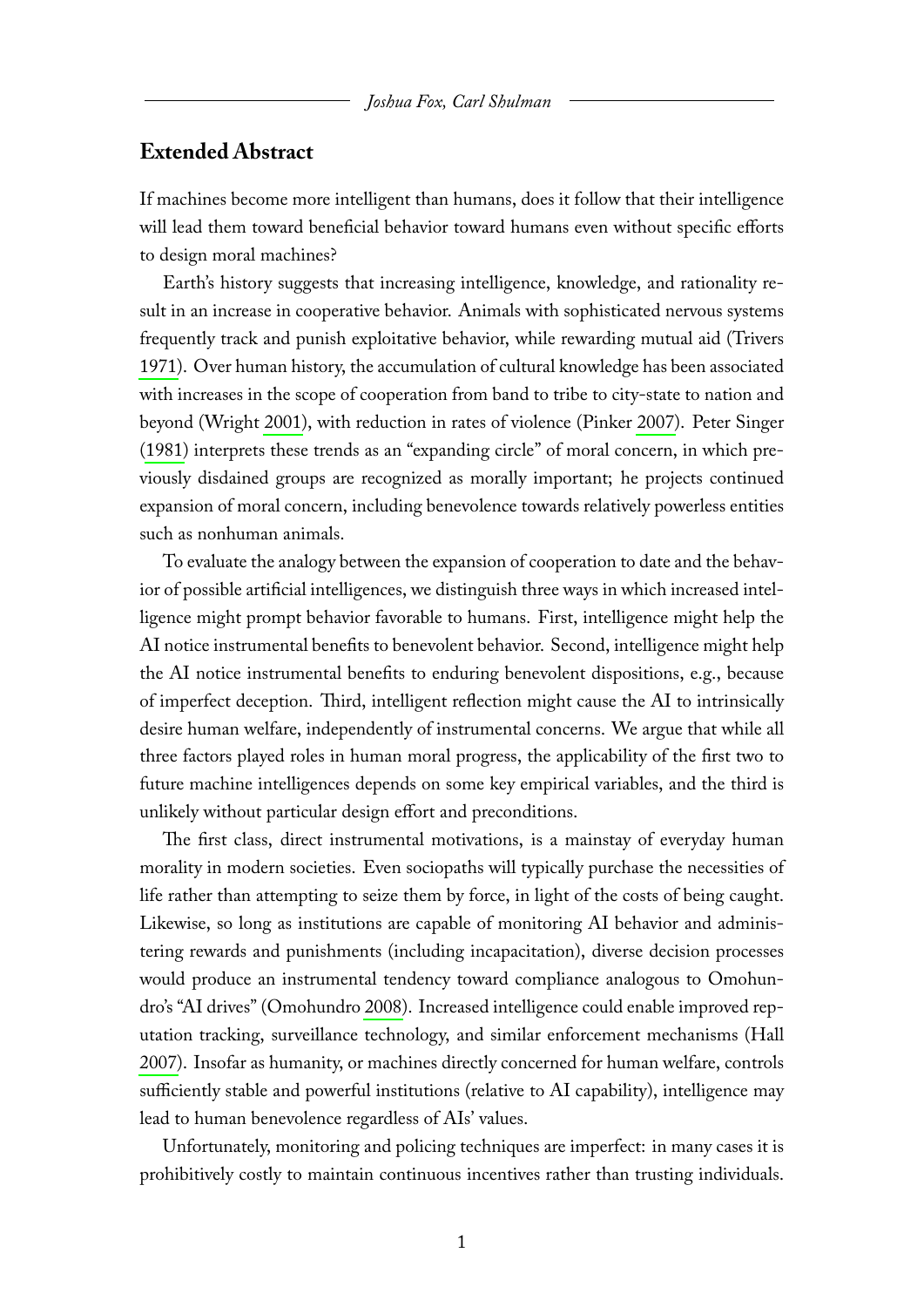Thus, in cases where one is at least partially "translucent," i.e., where one's trustworthiness can be at least somewhat reliably inferred by observers, having a trustworthy disposition can be beneficial because of the trust it engenders, even though this will mean forgoing opportunities to exploit that trust (Gauthier [1986\)](#page-6-3). It may therefore be possible to incentivize weak early AIs to adopt verifiably benevolent dispositions that would be retained even if the AIs later gain the power to renege (Hall [2007;](#page-6-4) Yudkowsky [2008\)](#page-6-9). However, the viability of this approach depends on the credibility of such signals: if intelligence improves AIs' deceptive ability faster than it improves their ability to produce human-verifiable translucency, humans could not trust any apparent proof of safety.

Both of the above mechanisms depend for their viability on the power relations between humans and AIs. The first approach (direct incentives for cooperation) works only while humans maintain high relative power. The second approach requires high human relative power during an initial time period in which AIs are incentivized to permanently adopt particular dispositions, although not thereafter; it also requires the ability to accurately evaluate signals about AI dispositions. We can consider more extreme cases, where miscalculation, perhaps as a result of military or commercial competitive pressure (Shulman [2009\)](#page-6-11), leads to the production of superhumanly intelligent and powerful AIs whose preferences have not been engineered for benevolence. Under those circumstances, the first and second proposed mechanisms would have no chance to operate; the question then is whether the third proposed mechanism is likely to apply. Chalmers [\(2010\)](#page-6-5) notes this question, and considers both what he calls the "Humean possibility," in which a system's intelligence is independent of its values, and the "Kantian possibility," in which many extremely intelligent beings would converge on (possibly benevolent) substantive normative principles upon reflection.

In considering this question, it is helpful to have an explicit technical model of intelligence. Legg [\(2008\)](#page-6-6) constructs a "universal general intelligence" measure, quantifying an arbitrary agent's ability to discover and exploit patterns and achieve goals in a wide range of environments, or more formally, the agent's "expected performance with respect to the universal [Kolmogorov complexity-weighted] distribution over the space of all computable reward-summable environments." Since our concern with AIs' intelligence stems from our concern about the consequences of AI power, Legg's measure of general-purpose ability to achieve goals is better suited to our purpose than more anthropocentric measures of intelligence, such as a Turing test (Turing [1950\)](#page-6-12).

One argument against the Kantian view is that we can in principle specify systems that have any possible quantity of Legg's "universal general intelligence" while possessing arbitrary goals. With this measure, the problem of AI has in a sense already been solved with the compactly specified theoretical model AIXI (Hutter [2005\)](#page-6-7), which in essence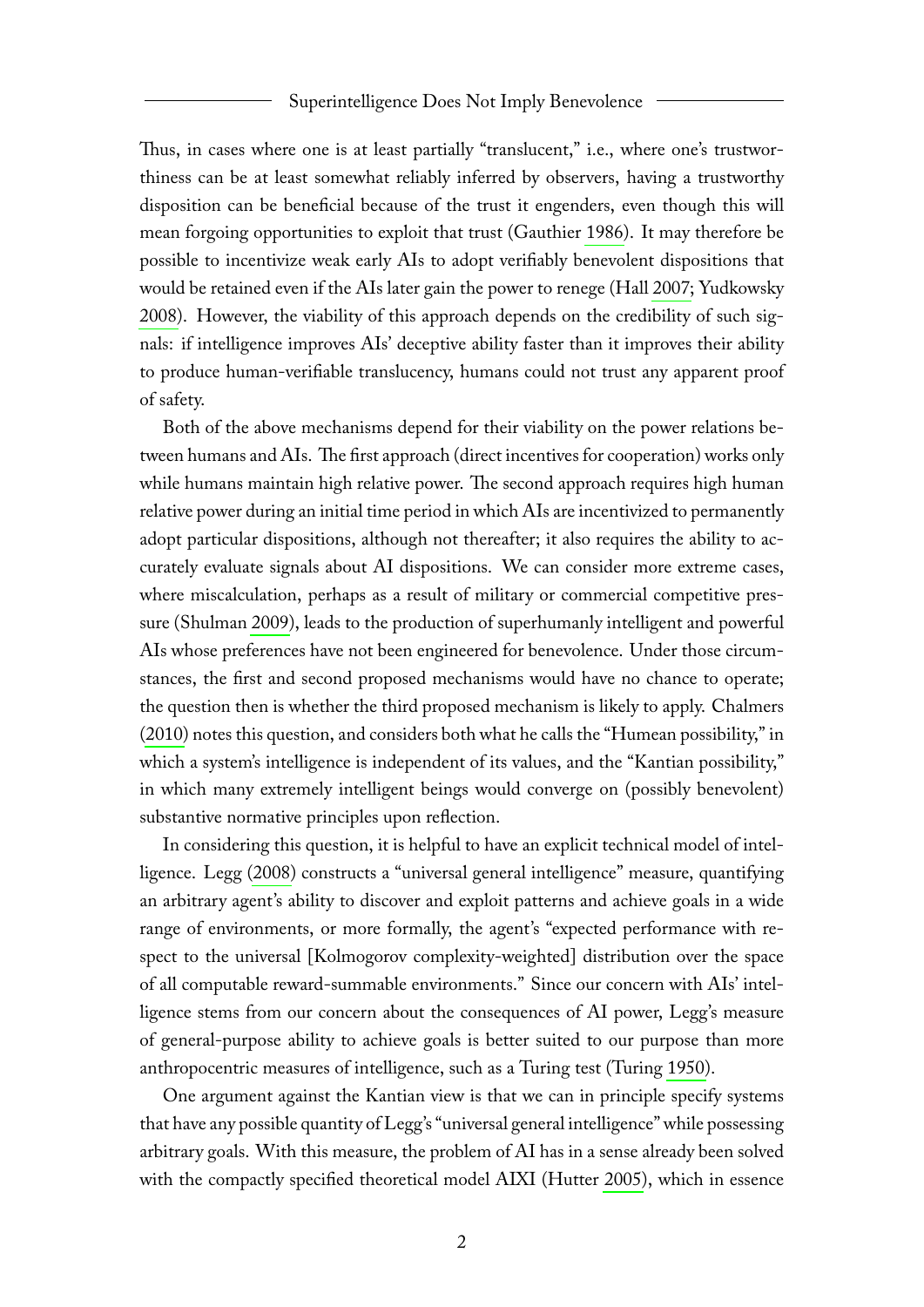directly optimizes for almost exactly this quantity. AIXI, although incomputable, is vastly superhuman in its ability to recognize computably approximable patterns, such as "physics" or "human motivation," and to use them to advance its goals. The AIXI model has a free parameter for a reward function (as do many models in current use in machine reinforcement learning). As such, it might be constructed to optimize for the expectation of any given pattern of sensory input. Such a machine would have no mechanisms whereby reflection would change its goals; its actions would be entirely determined by the dictates of its (fixed) expected reward calculations. Thus, if a good computable approximation to AIXI were someday implemented, then it, at least, would have no room for the Kantian move from reason to values.

A second argument against the Kantian view is that a Humean design is a stable equilibrium. Unless the utility function describing a system's preferences is self-referential, i.e., unless it is built with higher-order intrinsic desires, a system that selects the action that maximizes the value of a utility function will tend, ceteris paribus, to "lock in" that utility function stably. Intelligences' tendency to resist changing their initial goals (for almost any goal they may initially have) follows from the fact that if a system is initially optimizing for P, it will only knowingly choose self-modifications that increase the amount of expected P—and in most cases, P will be higher if the system continues to optimize for P. Thus, if an AI with an arbitrary non-benevolent goal function somehow arises, and if humans do not have enough relative power to incentivize goal-change, the AI will in most cases (Omohundro [2008\)](#page-6-8) continue to have non-benevolent values regardless of how much intelligence it acquires.

Perhaps the strongest argument in favor of the Kantian view is that we humans change our goals under reflection. We are sometimes (albeit rarely, and weakly) motivated in action by moral argument, and we are sometimes normatively uncertain, in that we anticipate that our views will evolve upon reflection, and we wish to act in accordance with the (yet unknown) outcome of that reasoning process. To the extent that such effects of reflection matter in human behavior, they could matter for at least some AI systems, e.g., for a program very finely emulating a human brain (Sandberg and Bostrom [2008\)](#page-6-13).

More generally, humans often acquire intrinsic preferences for the correlates of instrumentally useful actions. If benevolent actions toward humans are initially rewarded, any AI systems designed with this feature might similarly acquire enduring dispositions toward human benevolence (even absent translucency). However, as described in Omohundro [\(2008\)](#page-6-8), and as noted above, such systems will in many cases self-modify to prevent further preference evolution as soon as they know how to do so. Similarly, any system that is designed with an intrinsic preference for coherent goals may generalize from useful cases of benevolence to benevolence in general. However, such systems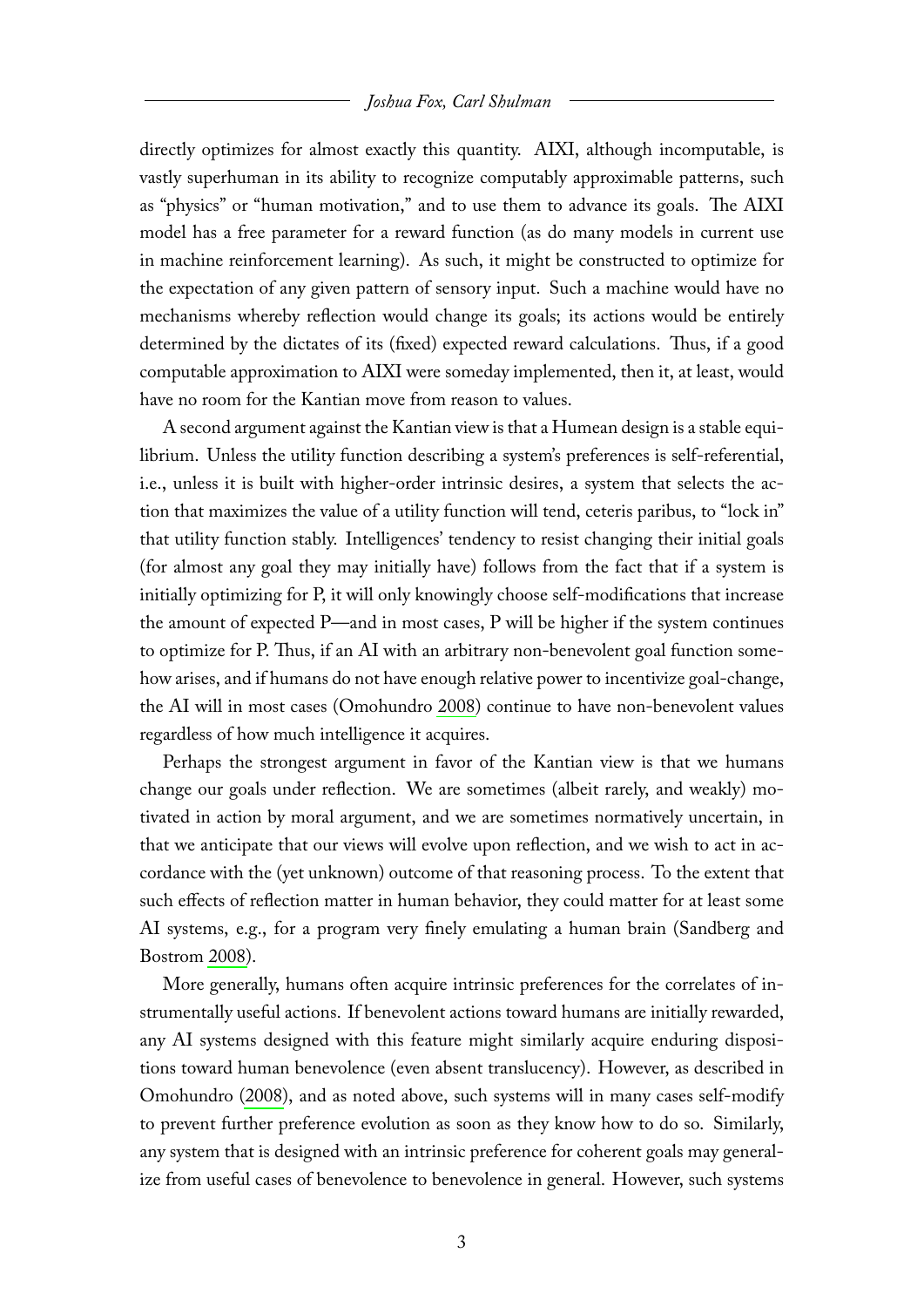may equally generalize in less convenient ways, e.g., from useful cases of deception to valuing deception in general. The outcome of non-motivated reasoning by such alien systems may be farther from benevolence and other human moral intuitions than one might think; Haidt [\(2001\)](#page-6-14) presents strong evidence that human "moral reasoning" is often rigged post hoc, and has less to do with abstract reasoning than we expect.

Thus, we have reason to think that diverse intelligent machines would convergently display an instrumental tendency toward cooperation, but only with sufficiently powerful partners. Given sufficient translucency, diverse machines may also self-modify toward enduring dispositions to cooperate with these initially powerful partners. But absent such power differentials, we have reason for pessimism regarding the values of intelligent machines not carefully engineered to be altruistic; we may need to learn to do AI preference engineering in advance of such an occurrence (Yudkowsky [2008\)](#page-6-9).